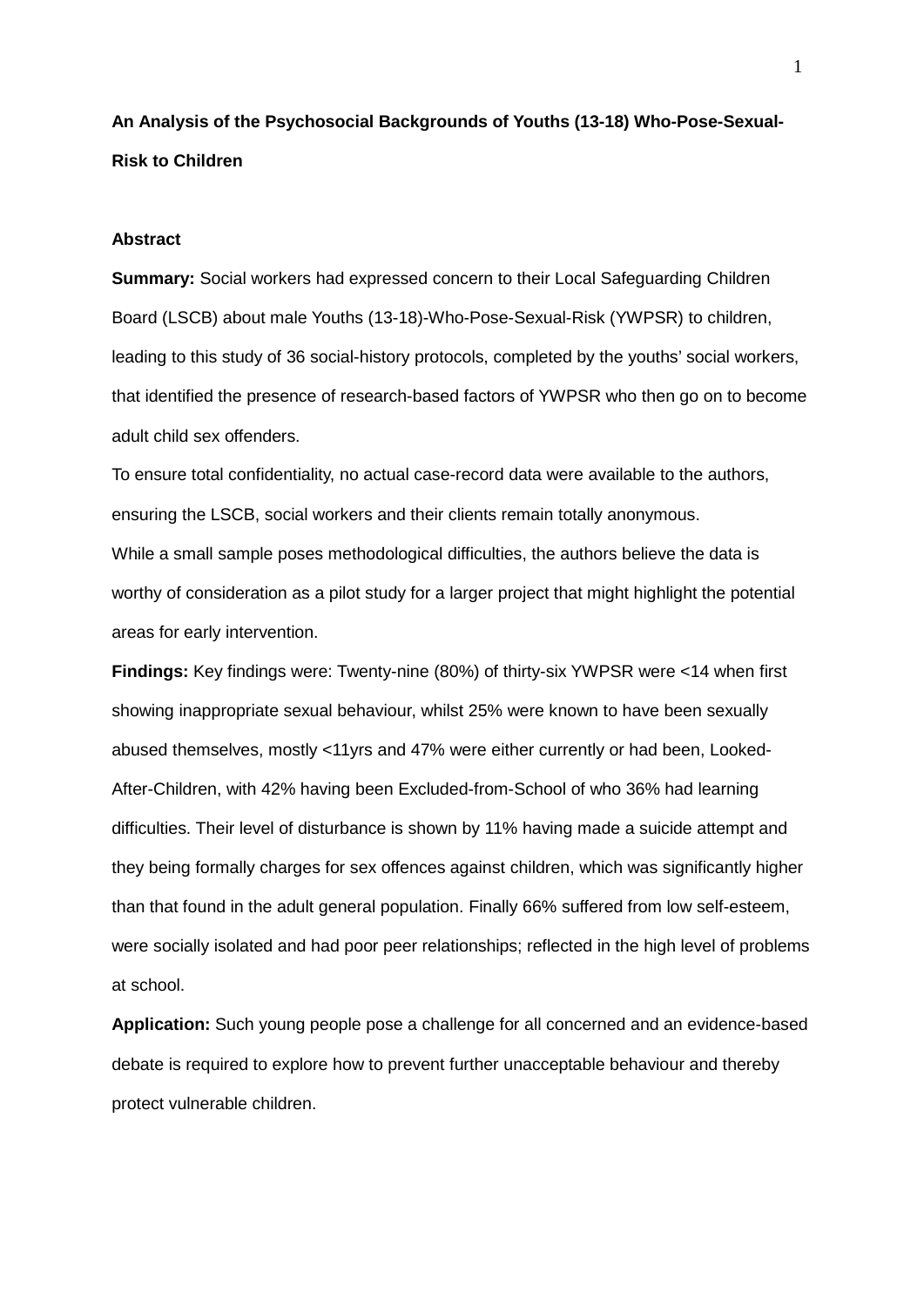**Key words**: Social Work Risk Sexual Abuse Early Intervention Children

Research Ethics: The Local Safeguarding Children's Board gave ethical approval for the study. The authors had no access or knowledge of clients of the social workers supervising the cases. Permission to submit the study for publication was on the understanding that the LSCB remains anonymous to ensure total confidentiality of clients and social workers

**Declaration:** The authors have not vested or conflict of interests in this study. There was no external funding for the project.

**Acknowledgements:** We are indebted to those social workers who raised their concerns to the LSCB and amidst the many pressures, took time to complete the questionnaires on their charges.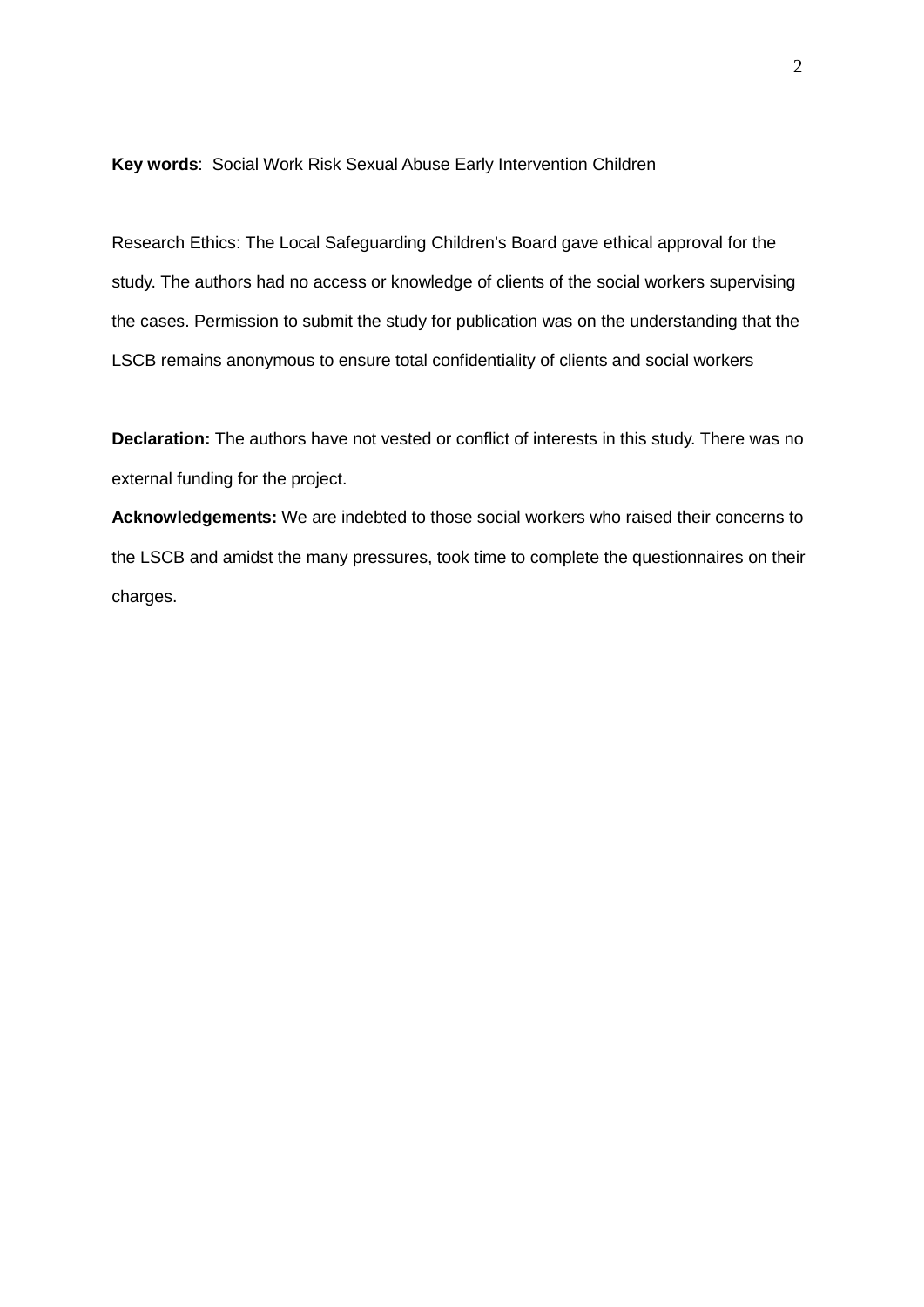#### **Introduction**

Children who pose a sexual threat to other children raise major practice and policy issues (Erooga and Masson, 2002), however, most recent research in this field comes from North America (Christiansen and Vincent, 20013; Reavis et al, 2013; Riser et al 2013; Wortley and Smallbone, 2013). While there is a limited body of recent empirical research concerning Youths-Who-Pose-Sexual-Risk (YWPSR) from continental Europe (Chakhssi et al 2013; Glowacz & Born, 2013; van de Putt et 2013), there is relatively little recent empirical work from the UK. As Riser (2013) states, practitioners need a better understanding of YWPSR, because they represent a potentially important intervention point to prevent future abuse, as these young people are at the full flood of their hormonal drive, and the earlier the unchecked inappropriate sexual behaviour the more likely they are to become confirmed paedophiles (Waite et al 2005'; Finkelhor, 2009; Whitaker et al , 2012; Glowacz and Born, 2013; Poeppl et al 2015). Thus there is every incentive for social workers to confront the issues and understand what leads them to this situation, as this may be the optimum, or even the last opportunity for effective prevention.

Aetiological research identifies two key themes. First, studies showing associations with various biological and neurological links (Harrison et, 2001; Seto, 2004; James, 2006; Becerra-Garcia, 2009; Poeppl et al, 2015); however, whether this is causal or reactive is problematic. A `biological' element seems to have a place, as illustrated in a recent twinstudy that found monozygotic twins having higher concordance rates for child sex abuse than did dizygotic twins (Alanko et al, 2013).

The authors' model of human behaviour is of a *constant bio-psycho-social interaction*. Such a model acknowledges the possibility of biological interactional influence upon psychosocial factors that in turn influences biological development (Baron-Cohen, 2009). This does not exonerate the abusers, nor diminish the vital importance of the psychosocial and environmental features, but the interaction of the two needs to be better understood.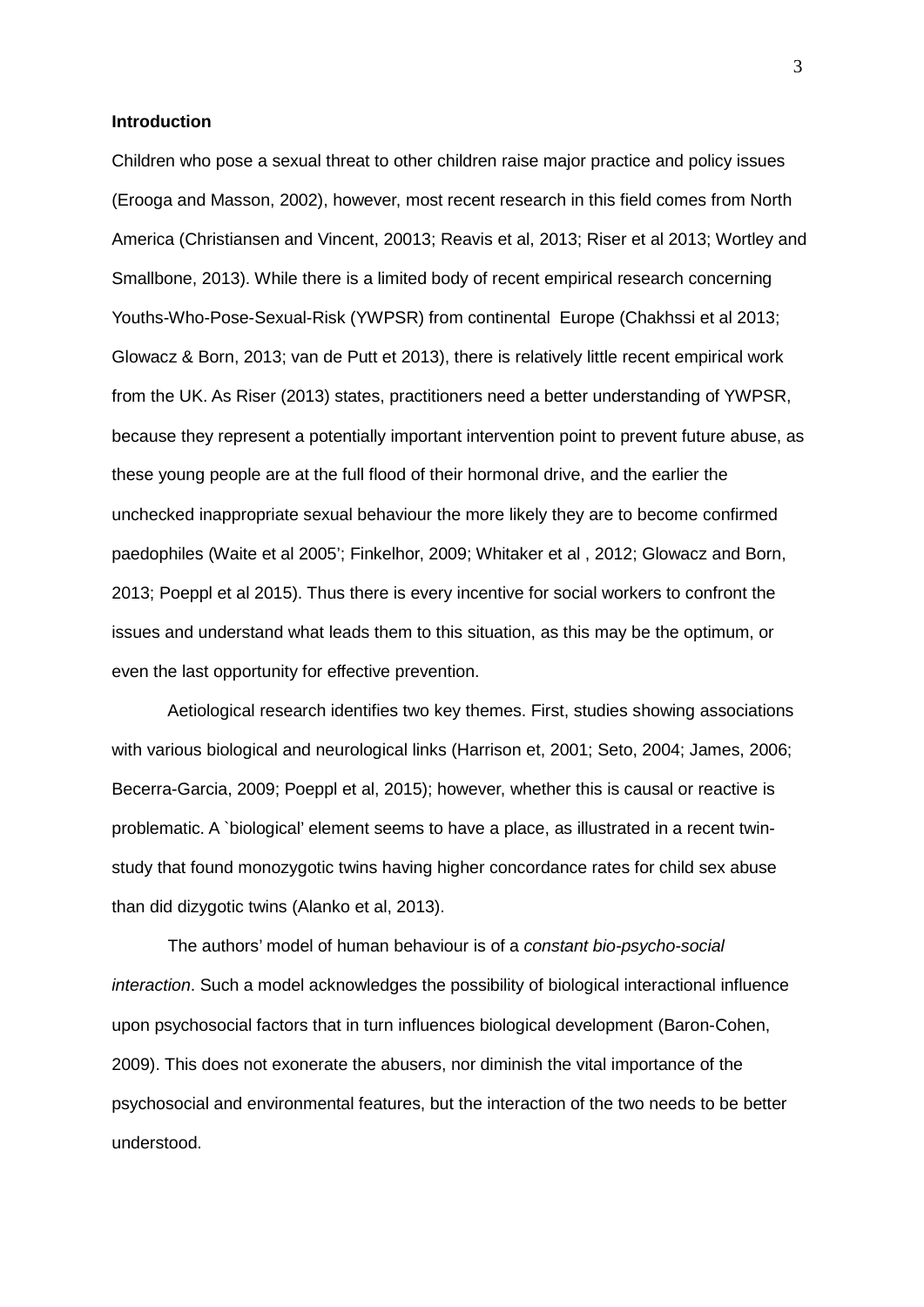Recent work by the Children's Commissioner for England has highlighted that a proportion of young people who sexually offend have a degree of neuro-disability, opening up the possibility of another complex interaction that may underpin offending behaviour (Hughes et al, 2012) but offers a possible better opportunity for preventative intervention by taking an integrated view earlier (Erooga & Masson, 2002).

Most psychosocial research emanates mainly from North America and continental Europe (Craig et al, 2008; Finkelhor, 2009; Whitaker et al, 2012; van der Put et al 2013) and its complexity is highlighted by Whitaker et al (2012) in their meta-analysis of 89 studies published between 1990-2003. They identify six discernible inter-related categories: family factors, internalising and externalising behaviour, attitudes and beliefs, social deficits and sexual problems. The work of Strassberg et al, (2012) strongly indicates a degree of psychopathy, what Baron-Cohen (2012) succinctly defines as '*zero degrees of empathy'*. This suggests there are different types of young people who offend against children (Kjellgren et al, 2006; Glowwacz and Born, 2013; Wortley and Smallbone, 2014), but what all agree upon is that the earlier the offending starts, the more likely it is that the child sex abuse will continue for longer (Finkelhor, 2009; Whitaker et al, 2012).

A major issue is the degree to which current child sex abusers (CSA) were themselves victims of sex abuse as children, as there is research pointing in this direction (Finkelhor, 2009; Witztum et al 2012), but of course not all abused children become abusers, and, not all CSA were abused when a child. Consequently, the more we can know about this early stage the better.

This study emerged following a request from front-line child protection social workers who sought the guidance of the Local Safeguarding Children Board (LSCB), which oversees child protection in their area, about their clients (13-18 years) who appeared to be Youths-Who-Pose-Sexual-Risk (YWPSR) to other children, which led to this descriptive case analysis.

Two important groups of young people to consider, who might be amongst YWPSR are those with known severe psychosocial problems. The first are children who have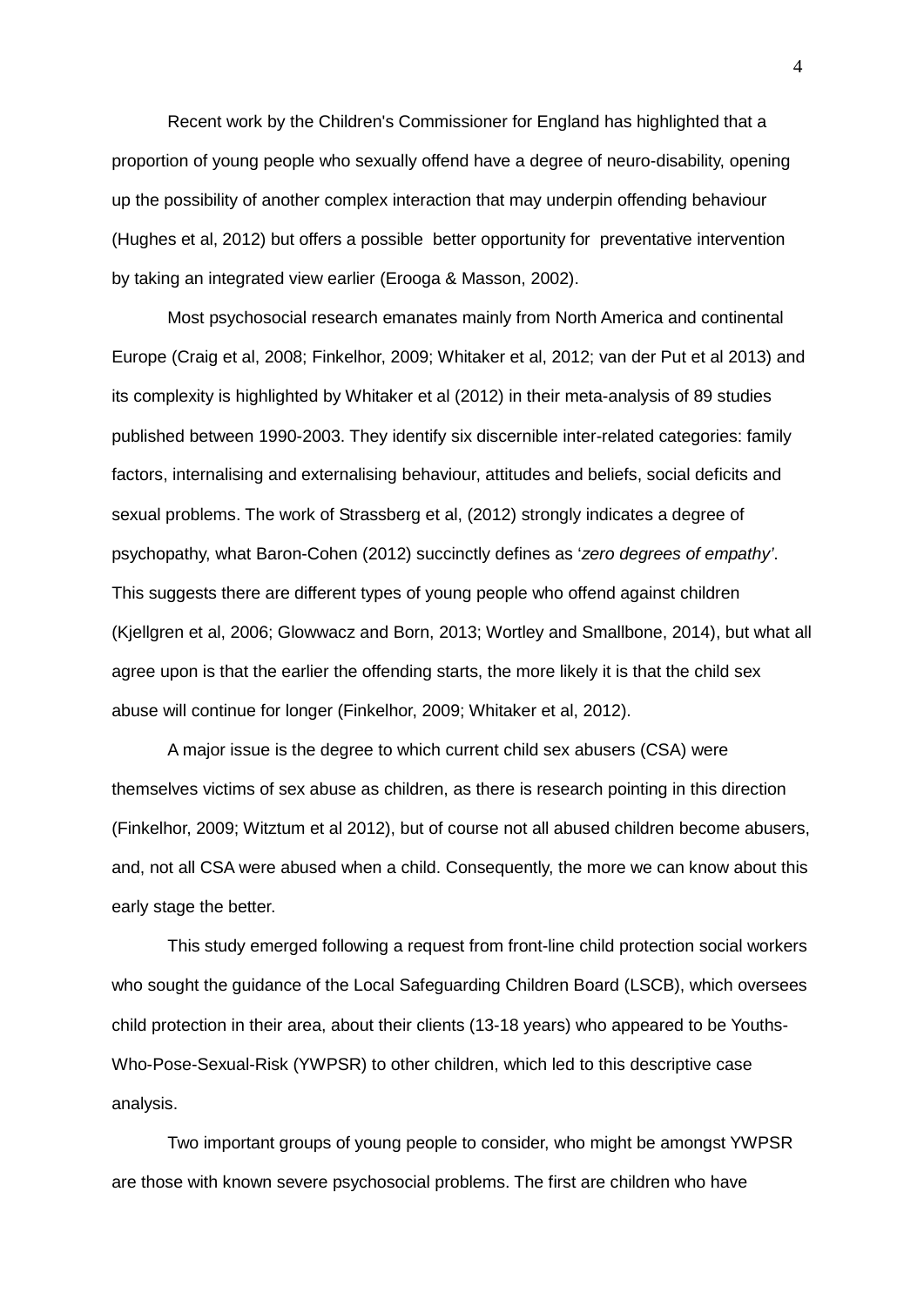formally been taken into public care and are `Looked-After' under the supervision of the Local Authority, designated `*Looked-After- Children'* (LAC) (Beilhal et al, 1995; Stein, 2006; Parton, 2014). The second group are children who have formally been *Excluded-from-School* (EFS) by the Head Teacher because of behaviour that either disrupts other children's education or they are unable to be educated within mainstream education which is associated with serious psychosocial difficulties (Social Exclusion Unit, 2005; Pritchard and Williams, 2009).

There are four main research questions, based upon anonymised information from the Youth's social workers.

1) were these Youths who appear to be YWPSR more likely to have been Looked-After-Children (LAC) or not?

2] were these Youths who appear to be YWPSR more likely to be or have been Excludedfrom-School children (EFS) than not?

3] are there significant differences between the Youths known to have been sexually abused compared with those not known to be abused?

4] are there significant differences between those who have already been Formally Charged with a child sex related offence and those who have not been charged?

#### **Methodology**

Team leaders from an English Local Safeguarding Children's Board (LSCB) reported that their front-line colleagues were expressing concerns about possible YWPSR. Because of related work in this field of risk assessment (Pritchard, 2004; Pritchard and King, 2004; Pritchard and Sayers, 2008, Pritchard et al, 2013), the LSCB confidentially and anonymously invited the authors to undertake an audit of the cases to determine whether there were any discernible patterns of behaviour in the background of these young people. It was not possible to examine actual case-records because of the need to protect the anonymity of the Youths, their social workers and the LSCB. Ethical approval for the project was given by the LSCB as they were satisfied that clients and their social workers confidentiality were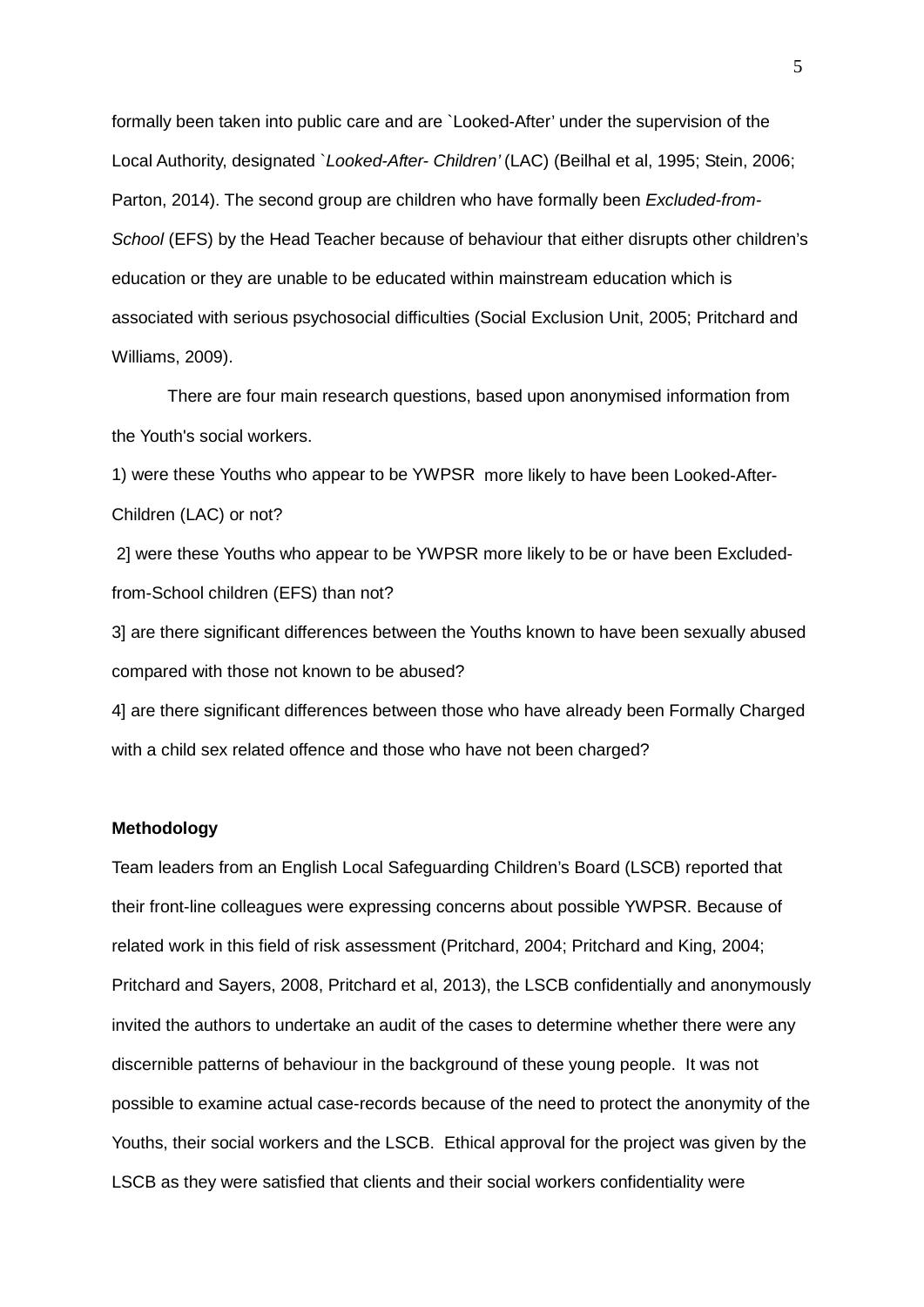maintained. To ensure total anonymity we agreed that the LSCB would remain anonymous in any subsequent publication. Consequently the data we used came from a social history protocol we designed based upon international research that identified a range of factors that was associated with Youths (<18) who later became adult (18+) Child-Sex-Abusers, to determine whether these Youths had similar characteristics (Pritchard, 2004; Almond et al , 2006; Craig et al, 2008; Roe-Sepowitz and Krysik, 2008; Finkelhor, 2009; Witztum et al, 2012 Christiansen and Vincent, 20013; Reavis et al, 2013; Riser et al, 2013; Wortley and Smallbone, 20134).

We could not find a standardised questionnaire or protocol that was indicative of youths who posed a potential sexual risk to children. Consequently, from current research literature, referred to throughout this paper, we extrapolated what appeared to be the strongest statistical association of factors related to those who became a child sex abuser. Thus the protocol, although not standardised, is of original design and proved to be internally consistent as demonstrated by the results obtained. Nonetheless, we recognise this is a limitation to be born in mind when considering the findings.

The questionnaires were distributed by the LSCB to the social workers and because of the perceived sensitivity of the material, only one author had direct contact with the LSCB and none with the social workers thus maintaining total confidentiality.

A confidential report went to the LSCB but as the results appear to have wider relevance in an area of relative paucity of British empirical data, the outcomes are reported here.

There are a number of inevitable limitations to the study, in part due to the small sample size. The reliability of the data is influenced by the individual social worker's knowledge of factor(s) present to a specific youth. Hence, a negative score about a particular piece of behaviour or background does not necessarily mean that it did not apply to that youth, but simply that the social worker did not know about it. These limitations are explored in greater detail in the discussion.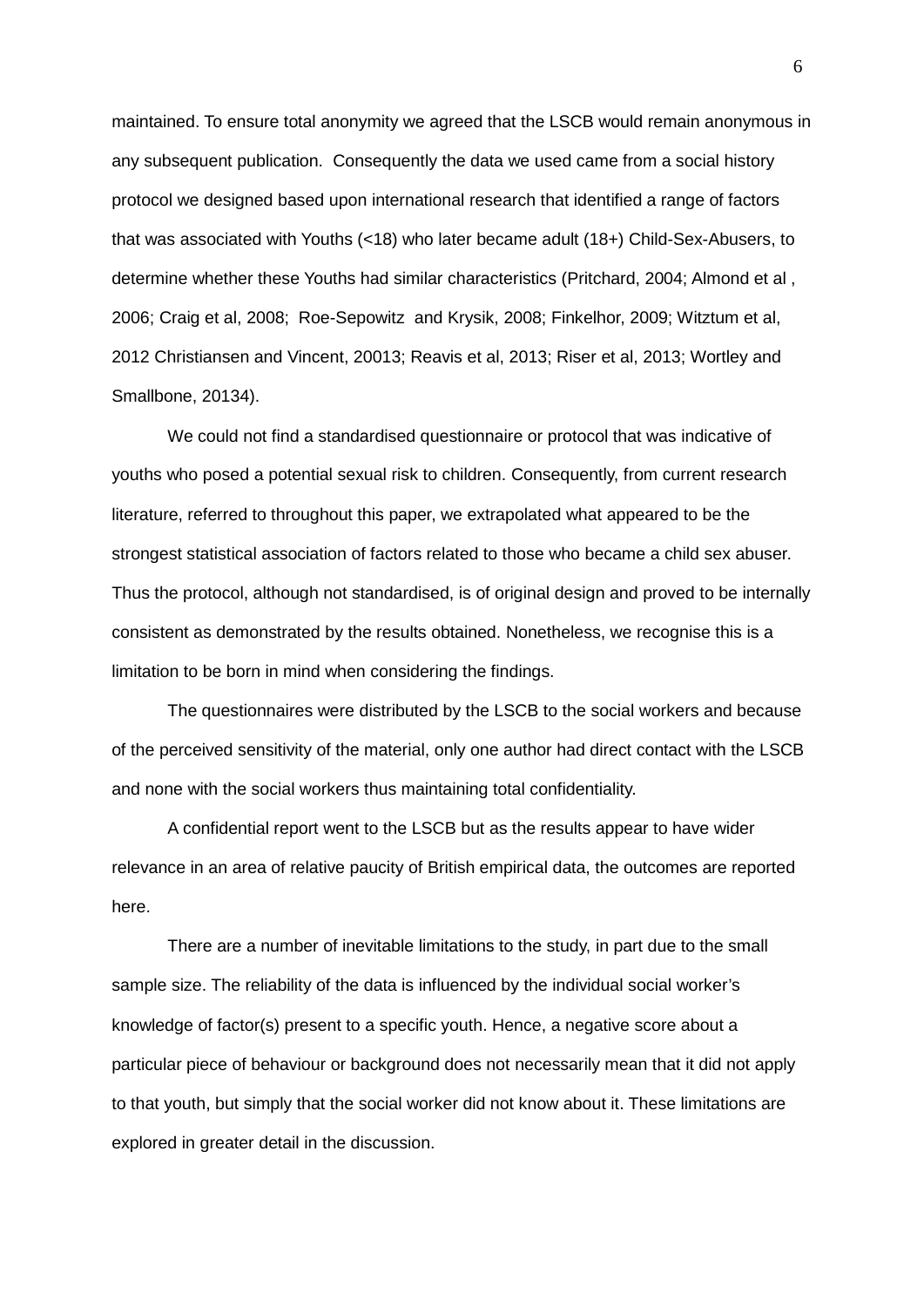Data covered the Youths' demographics and the problems they faced, broadly categorised as psychological, educational and family. The total data was then separately analysed in subgroups to compare:

- 1. Youths who were known to have been Sexually Abused, with those who were not
- 2. Youths were either former or current Looked-After-Child (LAC), or former Excludedfrom-School (EFS) with those who were not
- 3. Youths who had been Formally Charged with a sex offence against another child versus those who had not been charged

This last comparison is undertaken because a formal charge of a sex offence against a child within the general population is statistically extremely rare (Pritchard and Williams, 2009) and consequently might be considered as a serious indication that the young person is already at risk of recidivism (Finkelhor, 2009; Whitaker et al, 2012; Christiansen and Vincent, 20013; Reavis et al, 2013; Riser et al, 2013; Wortley and Smallbone, 2014).The subgroups were statistically tested using the non-parametric chi square test, which is appropriate for relatively small numbers.

# **Findings**

We first report on the total sample in regard to the YWPSR demographics, their behaviour and family background. Frequency scores are given in Table [1] on every item for the whole cohort. However, rather than swamp the reader with masses of data on each identified factor, only those showing a statistically significant difference will be commented in each of the four comparative sub-groups.

#### *Sample*

The sample consists of a cohort of cases of young men aged 13-18 who came to the attention of child protection social workers over the course of one year. In each case the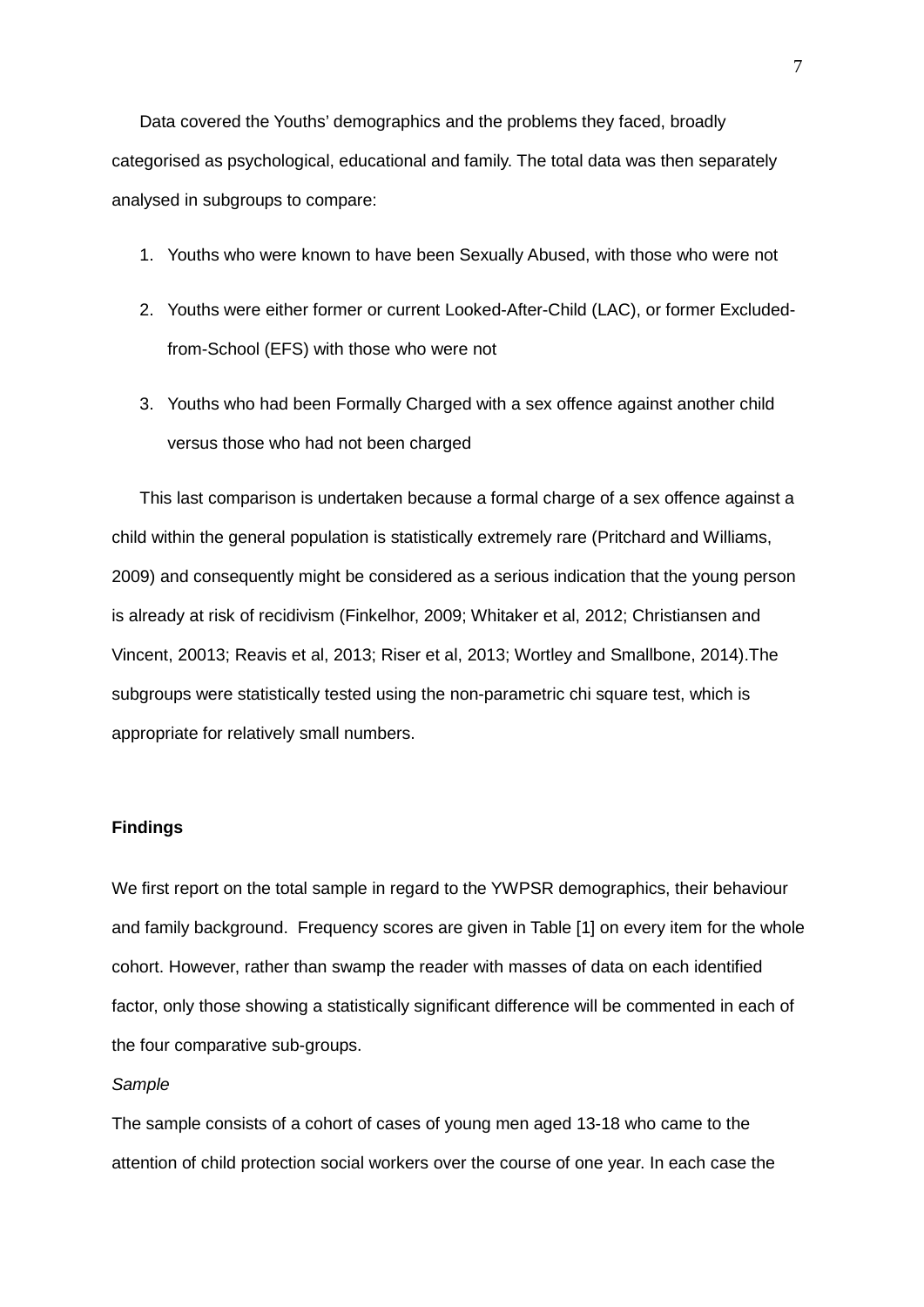case-responsible social workers had expressed concern that the young people appeared to be YWPSR to other children because of reported inappropriate sexual behaviour, invariably against much younger children. Fifty-five young males and one female were initially considered and 37 questionnaires were finally completed.

The main reasons for the non-return of 18 questionnaires were because the social workers were either concerned not to inadvertently stigmatise their client, or, because the problem appeared to have been resolved.

As only one case was female (14 yrs), it was decided that little could comparatively be said about her, other than she had a highly disturbed background. Consequently, the following findings refer to the 36 males for whom we have completed case-history protocols, giving a 67% response rate.

#### *Age*

Table [1] give the demographics of the cohort and their current situation.

Of the thirty-six cases at the time of the offence 47% were aged 14 years and under, 20% between 15-16 years**,** and 33% were 17-18 years old. A key aspect of YWPSR is their age. Nearly a third (31%) had their first inappropriate sexual behaviour aged eleven and under, more than half (55%) were aged between 12-14 and the remaining 5 (14%) were aged 15 years and over. Twenty (55%) of the Youths had been formally charged with a sexual offence*,* 25% were aged <14 and 31% were aged 15+.

## *Links with Children's Services*

Seventeen (47%) of the YWPSR were known to the Social Services, 20% who had been LAC whilst 28% are still LAC. The youths' problems fall naturally into Psychological, Educational and Familial factors.

Psychological: Major themes were: more than two-thirds (69%) had low self-esteem, 67% were socially isolated, 61% lacked appropriate peer relationships, 31% were described as having attachment difficulties and 17% had expressed confusion about their sexual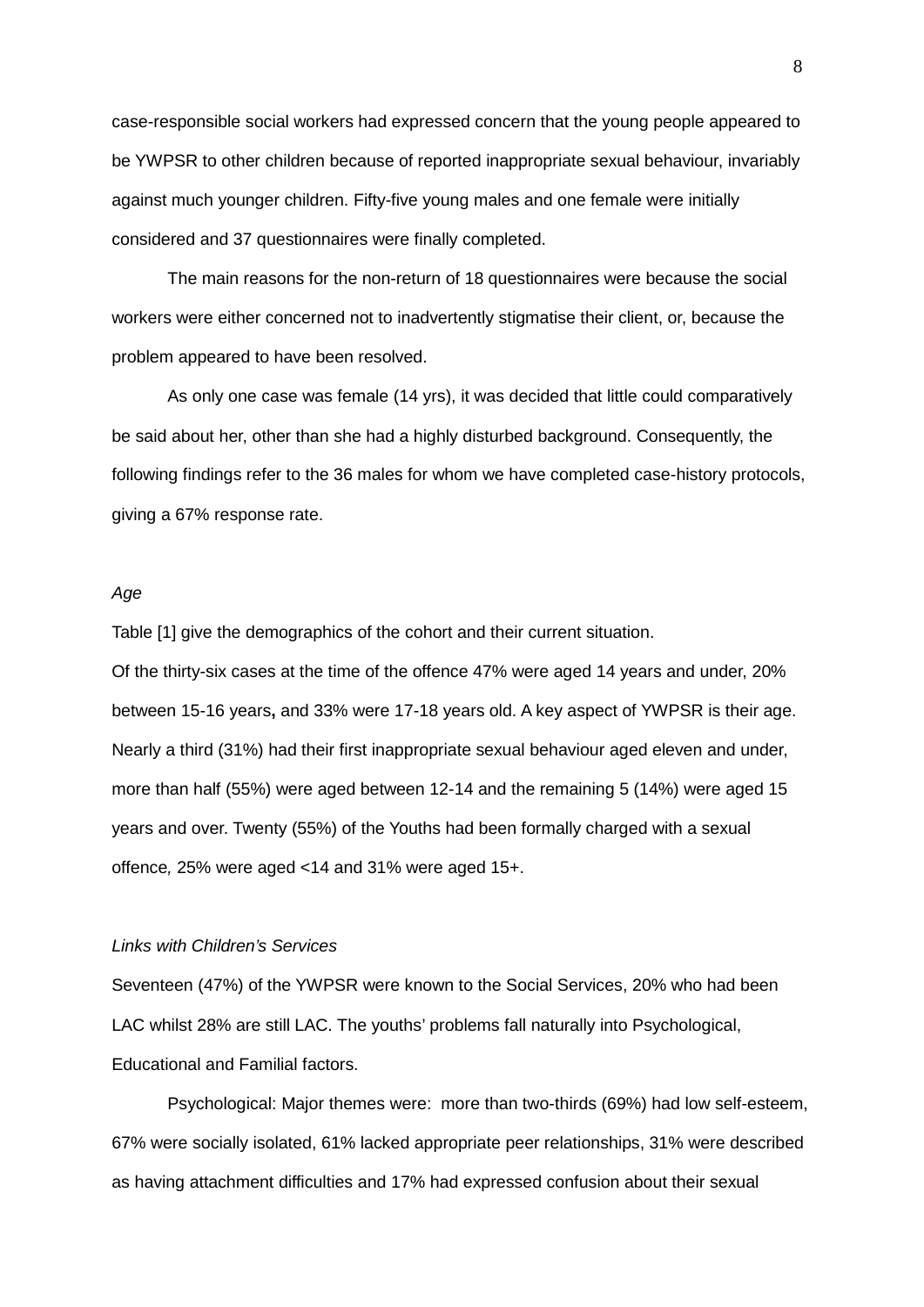identity. Behaviours linked to fewer than 10%, i.e. only two or less cases, are not discussed, but are noted in the table.

Educational: Almost half (47%) had experienced bullying at school, 25% had bullied others, 25% were frequent truants, 36% had learning difficulties 33% had Special Educational Needs and 14% had a formal diagnosis of Attention Deficit Hyperactivity Disorder (ADHD).Whilst fifteen (42%) of the Youths had been Excluded-from-School (EFS) at some time, forming a separate sub-group for analysis.

Familial: The Youths came from families experiencing multiple disruption; 56% were reported to have suffered emotional abuse, 39% neglect and 31% physical abuse. There was a high level, 53%, of reported domestic violence and 31% within-family sexual abuse of other children by a parent figure. 28% of families had a history of parental mental illness, but a relatively low level of reported parental alcohol misuse (8%) and substance abuse (6%).

However, the parents had reported 39% of the *y*ouths being violent and abusive in the home, with 22% reporting them as violent/abusive outside the home. 17% were reported as having run away either from home or care and 11% as being involved in fire-setting at home. Self-evidently, with such profiles these YWPSR have a multiplicity of problems.

Insert Table [1]

#### **The Sub-Groups**

Each sub-group is compared against the rest of the cohort to determine any themes that might emerge. Rather than give each item, only those that were statistically significant (p <0.05) or a trend (where the chi square fell just short of significance) are shown.

## *Youths who themselves were Sexually Abused*

25% (nine) were known to have been Sexually Abused in the home, though it must be remembered that the referring social worker would not always know of any abuse. Despite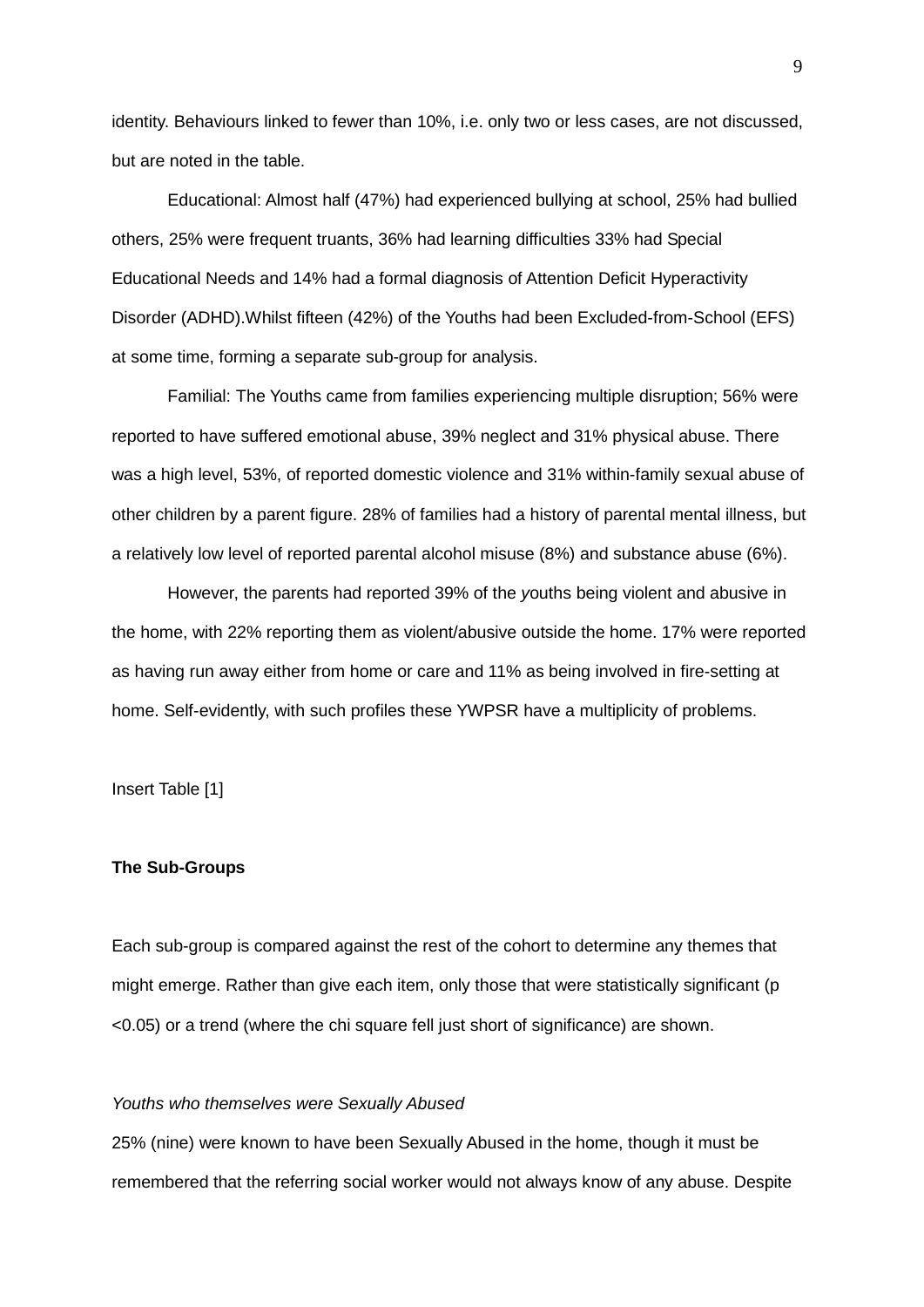the small numbers, Table [2] shows that there were some statistically significant differences between these two groups, which indicate the particularly adverse experience of these YWPSR in the context of their having experienced sexual abuse themselves.

Whilst it was not statistically significant, six of the nine abused Youths were also Excluded-from-School (67%), which of course is of practical significance and would add to any social isolation.

The `abused' group had greater contact with social services, 8 of the 9 were either currently or previously LAC. There was a trend of witnessing more family violence; significantly more emotional abuse, physical abuse and neglect; and six had a history of running away from home/care. All were said to be socially isolated, lacked peer relationships and had greater contact with mental health services.

Insert Table [2]

# *Previous or Current LAC*

Table [3] lists the statistically significant differences between those 17 (47%) youths who were or are currently LAC, compared with those who were not.

Of the 35 factors related to the YWPSR backgrounds and behaviour, the LAC subgroup had significantly greater scores or showed trends on 25 of the items, indicating that LAC young men were frequently involved in problematic situations. However, in regard to deliberate-self-harm, violence in the home and contact with mental health services, it was the non-LAC youths who were significantly more often involved than the LAC youths. It is noteworthy that the LAC sub-group tended to start age-inappropriate sexual behaviour at a much younger age; half (50%) were eleven and under.

The main differences between the two sub-groups were that the LAC youths had greater exposure to domestic violence and were more likely to be victims of emotional and physical abuse and neglect. They were also considerably more socially isolated, had lower self-esteem, comparatively lacked social skills and had attachment difficulties.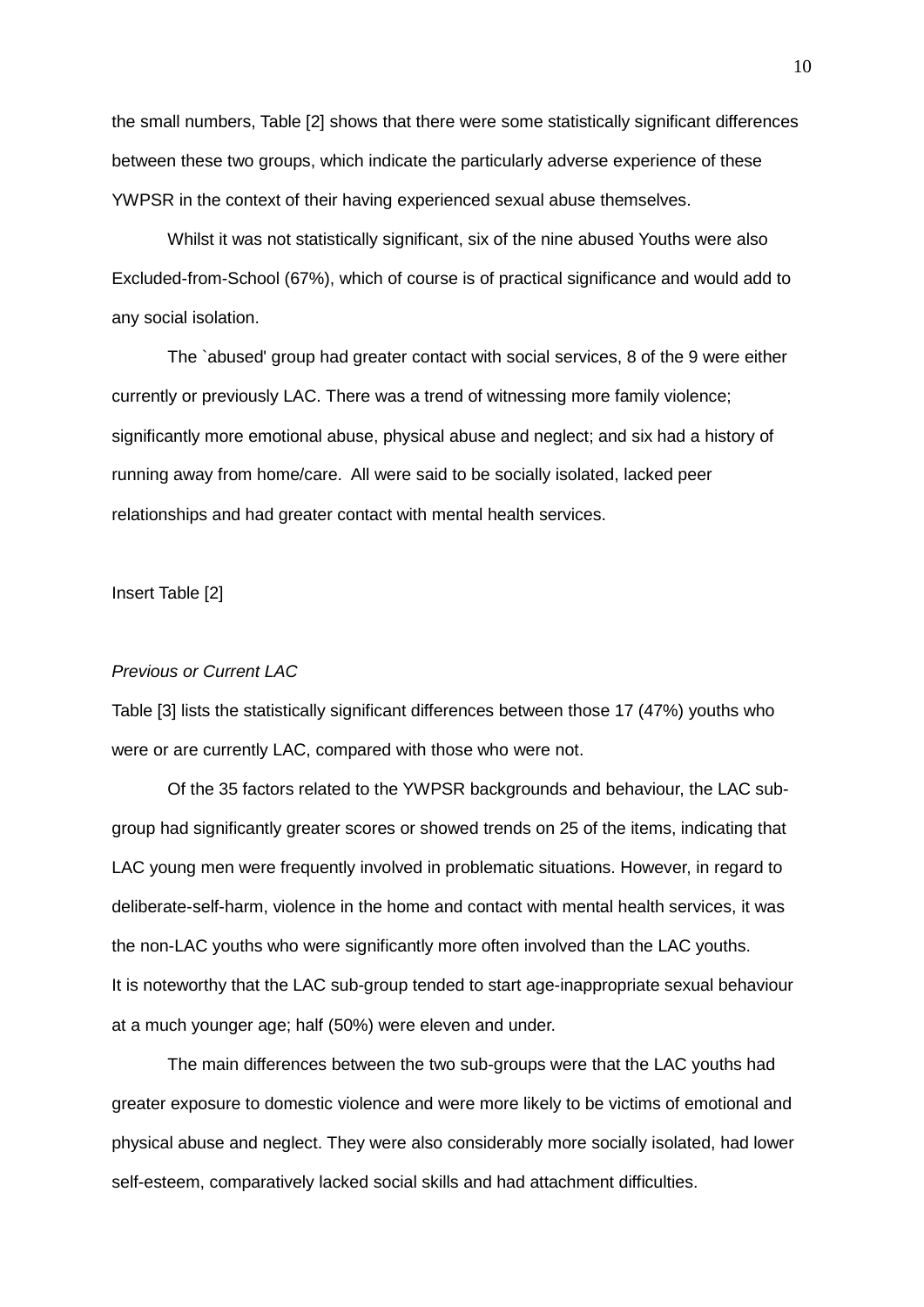As would be expected with LAC young people, social services were significantly more often involved in their supervision and they attended group sessions. Interestingly, there was little difference in terms of victim awareness training.

## Inset Table [3]

### *Excluded-from–School*

Table [4] lists the significant differences between the 42% (15) of YWPSR who had also been Excluded-from-School (EFS) compared to the non-EFS youths. Of the 35 items regarding background and behaviour, the EFS sub-group differed significantly on 19 items from the non-EFS.

The EFS group contained more 15-year old YWPSR whose inappropriate sexual behaviour started after 12 years old. Interestingly the EFS had a greater history of parental alcohol abuse, substance abuse and mental health problems than the non-EFS.

As might be expected the EFS had significantly more school-related problems such as truancy, bullying and being bullied. Linked to this was a lack of peer relationships. The EFS group were more violently abusive at home, had more consensual sex and four (27%) out of the 15 had been involved in deliberate-self-harm, which when compared to their age peers in the general population was more than a thousand times that of the general population. The EFS group had less contact with social services, a finding to which we shall return. Finally, 40% (six) of the 15 EFS were either previously or currently in care.

## **Insert Table [4]**

## *YWPSR & Charged with a Sex Offence*

More than half (56%) of the cohort had formally been charged with a sex offence against a child. This is a remarkable statistic as such charges are amongst the rarest in the criminal field, because the authorities find the offence so hard to prove. However, against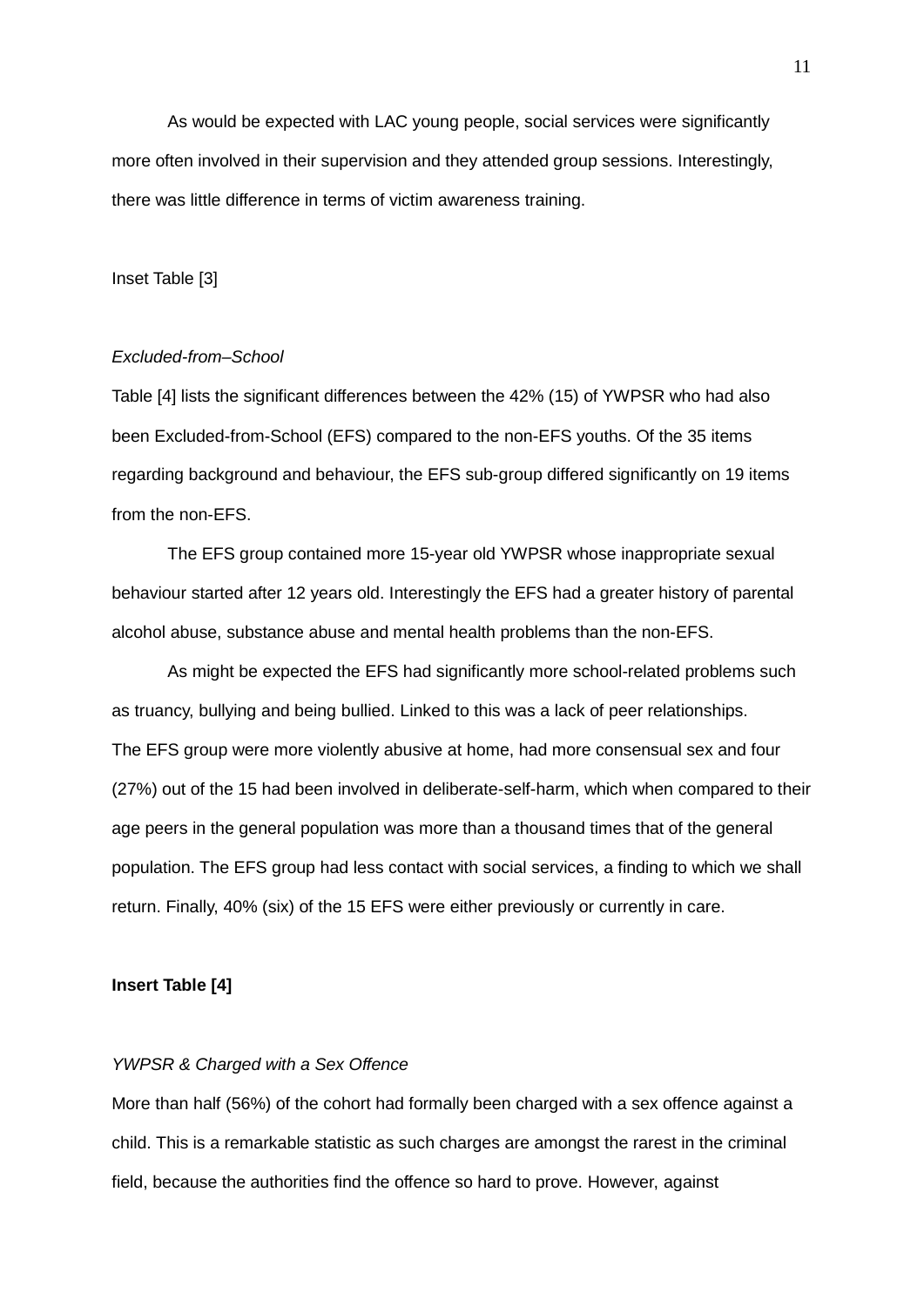expectations, we found relatively *few* significant differences between the `charged' and 'noncharged'; indeed there were only four significant items.

Crucially, the `charged' group were older, and 14 (70%) out of the 20 were 15+ and were relatively later in terms of age at inappropriate sex. None had parents involved in substance abuse, but half the group had been involved in victim awareness sessions. It would seem the only notable difference of this sub-group was their age, suggesting the police only become involved when YWPSR are older.

## **Key Findings**

First, there were statistically significant differences between the Youths who themselves had been abused and those who were not known to have been abused.

Second, of the current or former LAC, 47% (17 out of 36) had far worse backgrounds, in terms of emotional, physical and sexual abuse, domestic violence etc. than those who had never been LAC.

Third, the majority of these youths experienced low self-esteem, social isolation and poor peer relationships. This suggests that achieving age-appropriate relationships may be especially challenging, especially in view of their problems at school.

Fourth, the over-lap with the learning difficulties spills over into educational problems and this may further impair young people's ability to relate appropriately to their age peers. Furthermore, many had begun their depredations very early and there is evidence that the earlier this starts, the greater likelihood this becomes a repetitive pattern of behaviour (Erooga & Masson; 2002; Pritchard, 2004; Cohen et al, 2010; Alison et al, 2012; Chakhssi et al, 2013; Glowacz & Born, 2013; van de Putt et al, 2013).

The above psychosocial environmental factors reflect recent studies from continental Europe and North America (Chakhassi et al 2013; Glowarz and B, 2013; Reavis et al, 2013; Chakhassi et al, 2013; van dam Putt et al 2014), which gives the authors some confidence in the validity of the findings of this small British study.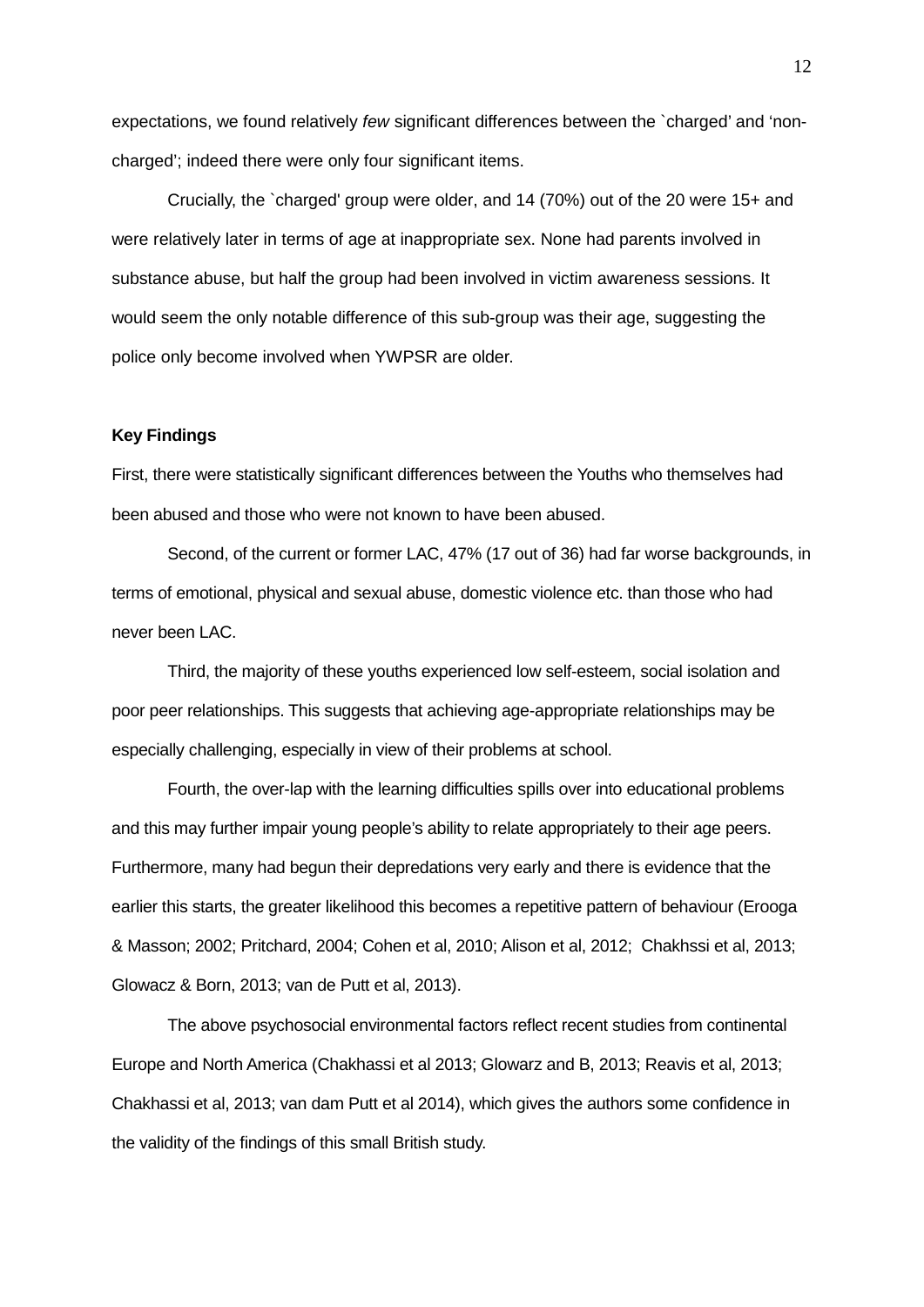Fifth, against our expectations, the twenty youths (56%) formally charged with sexual offences had few significant differences when compared to those who were not charged, other than their age. This strongly suggests that when the police intervene the youths are a little further along the cusp to becoming child sex abusers. Conversely, it may be they were charged because they were more visible to children's services and it may be their being known that makes them more readily identified.

Finally, after accounting for the 17 LAC and the 11 EFS, there are a further 8 YMPSR for whom biological factors, namely ADHD, might be an issue. There are studies that link biological and environmental factors as possibly multi-**causal** of CSA (James and Neil, 1996; Harrison et al, 2001; James 2006; Vizard et al, 2013; Becerra-Garcia, 2009; Alenko et al, 2013; Poeppl et al, 2013). Indeed the Children's Commissioner Report reminds us that those on the autistic / learning difficulties spectrum may be more prone to be YWPSR (Hart-Kerkhoffs et al, 2009; Hughes et al, 2012), possibly in part due to their inability to maintain appropriate agerelated relationships, with the resulting social isolation (Hart-Kerkhoffs et al, 2009).

## **Discussion and Conclusions.**

#### *Limitations*

1] There was only one female in the cohort so her case was excluded from the general analysis as little could be comparatively said about a single protocol other than her profile indicated a highly disturbed person.

2] Paradoxically, because of the high level of previous contact with children's services, what about these youths only known because of this relationship. Whereas negative behaviours of other young people is not known because they are not in contact with children's services, hence their behaviour passes unknown.

3] Conversely, the absence of a risk factor does not necessarily mean it was not part of the individual's behaviour or background, but simply because it is unknown to their social worker.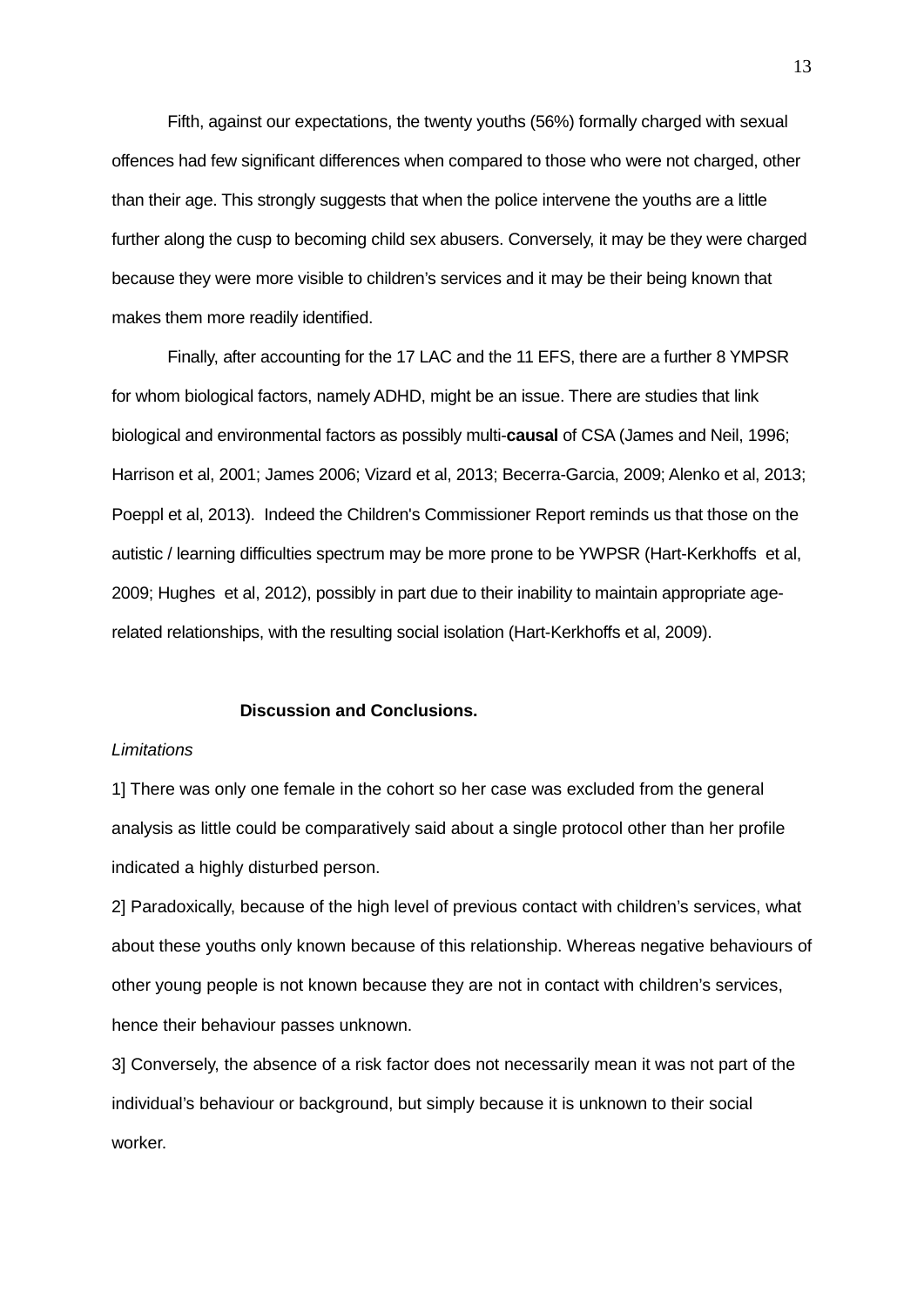4] There is the problem of age-span in these cases. Whilst age is a chronological fact, in practice it is highly variable in individuals, as some 12 year olds can hormonally be virtually a young adult.

5] A major problem in assessing this children's and adolescent's sexual behaviour is that we do not know the boundaries of normal child and adolescent sexual behaviour 6] Finally, these findings could be misunderstood or misinterpreted, especially in relation to the LAC group, indicative of `failure' of the child care system, hence the need for the greatest caution in interpreting the data.

Despite the small numbers, it was possible to demonstrate some significant differences between the various sub-groups, which were internally consistent. For example in relation to those who had been abused themselves, it was possible to confirm earlier research on former LAC and EFS young men aged 16-24, in relation to a comparatively high rate of sex offences against children, although former LAC males had a significantly better outcome than another disadvantaged group, former EFS young men (Pritchard and Williams, 2009).

So despite these qualifications, the authors believe this study is worth pursuing because of the relative paucity of British based empirical research in this area and the need for better informed practice and policy.

#### **Policy & Practice Implications**

When informally discussing our findings with experienced front-line child protection social workers, a frequent response was that none of the findings surprised them. Indeed, it was felt that the problems posed by YWPSR were well known, but rarely *formally* discussed or acknowledged. So, despite the earlier reports from National Children's Home (1998) and the Dept. of Health and the Home Office (2006), there appears to be relatively little debate, which highlights the first key issue as, by implication, the social workers themselves are aware that there are youths who potentially pose a sexual risk to children on their case load.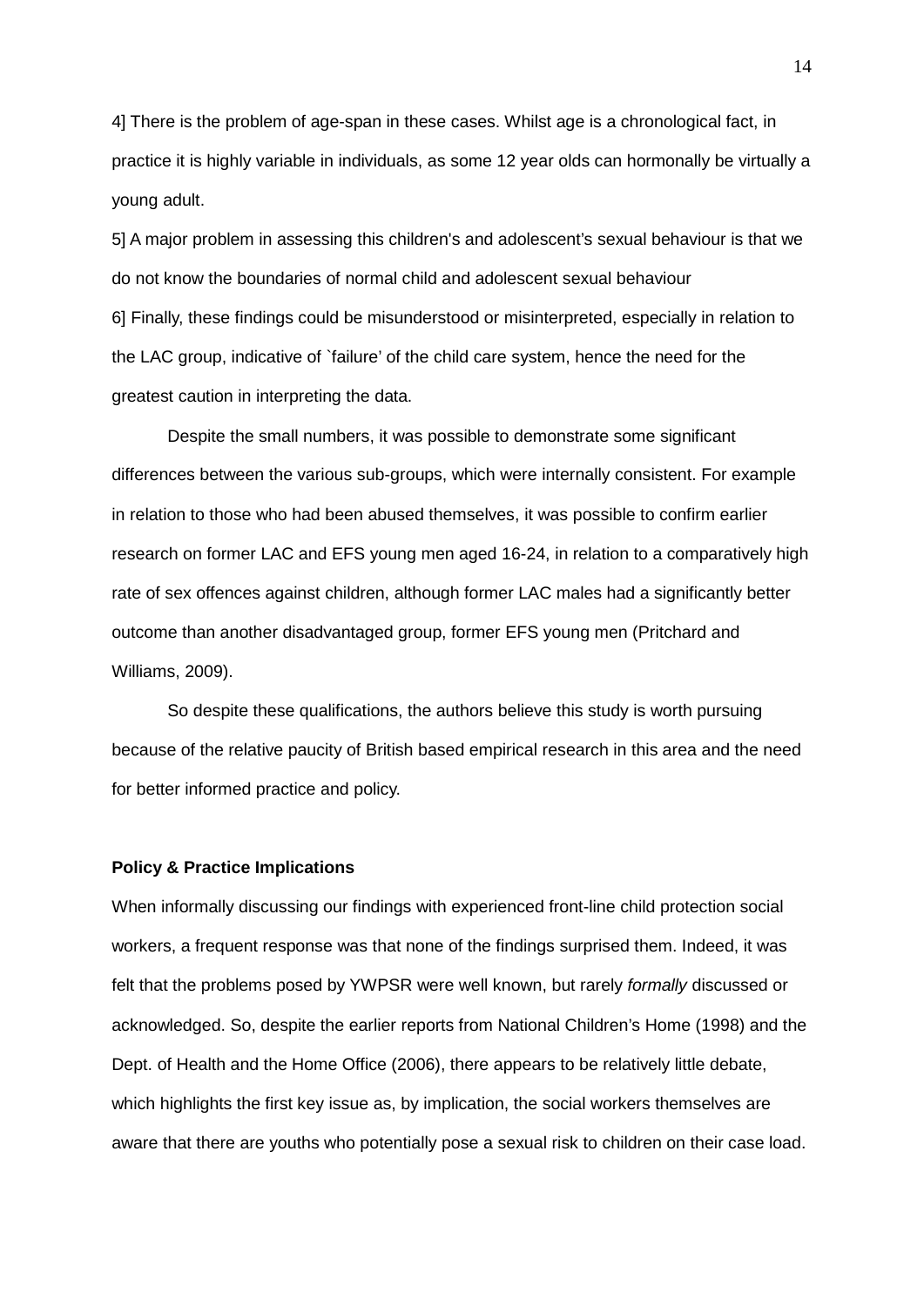Clearly, until a formal assessment and consequent identification has been undertaken, we do not know the numbers or the scale of the problem at a national level.

This leads to the second key issue and this relates to the 'deservedness' of the YWPSR. We would invite the reader to consider the factors that underpin the lack of discussion, assessment and identification of YWPSR. It might be that, with such a high link with current or former LAC young men being YWPSR, we might be ignoring what might be happening in the young people's care situation. We need to confront the issue of how services treat the sexually inappropriate behaviours of their LAC charges before the young person has left the care of the local authority.

The third issue we highlight relates to the treatment and care of the YWPSR. The social worker's duty is to maintain the focus upon the paramount interest of the child, which also includes when the child poses a sexual risk to other children. This needs to achieved, by skilfully balancing risk with the key legislative principle that the best place for children is for them to be looked-after in their own homes. This confronts us with the need to make a judgement of whether the child's removal from their family is necessary to ensure their safety and well-being. Overall, this requires balancing the ethical dilemma of how best to assist the individual whilst ensuring the safety of other children.

To maintain the highest proportion of YWPSR in their home requires effective local provision. We are aware of local authorities that are developing their own specialist provision and, crucially, building the capacity and confidence of their child care social workers to practice in this context. This fits the agenda for professional development clearly laid out so helpfully in the Professional Capabilities Framework (The College of Social Work, 2012). Perhaps the key practice implication is the fact that the majority of these young people were socially isolated, with low self-esteem and few peer relationships. This core sense of their psychosocial `inadequacy' might largely account for their inappropriate targeting of younger children, as they are unable sustain a peer-age relationship. We need to remember that these youths are at the first full flood of their sex drives, so it is a matter of helping them to handle it appropriately. Hence, the practice aim should be to improve their social skills,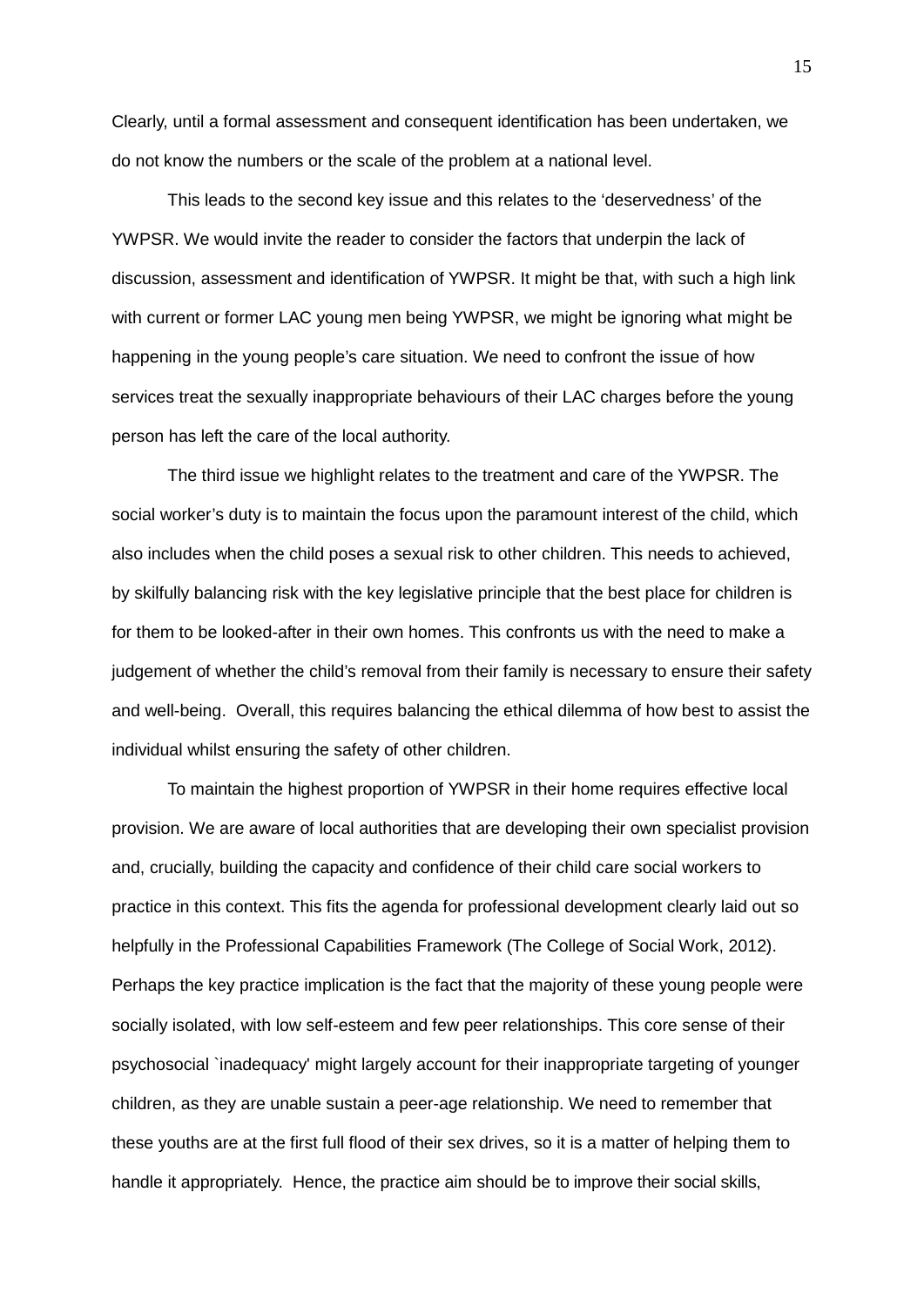equipping them to better develop more mature and age appropriate social and sexual relationships.

Whilst the authors acknowledge the limitations of this study, they believe it has the potential to contribute a wider debate that is required so that we are better able to respond to the reality of YWPSR. The priority is for the victim-abuser to develop an acceptable sexual behaviour and thereby avoid joining the next generation of child sex abusers.

Perhaps the most salient feature of this study is that social workers already know about young people who pose a sexual risk to other children. They currently manage the risk that they young people pose in their different placement settings e.g. residential homes, foster homes, or is quietly ignored in case we inadvertently stigmatise these young people or hope they will develop more mature age-appropriate relationships.

For practitioners and policy makers, evidence can and should encourage betterinformed decision-making. In the context of youths who pose a sexual risk to children. The evidence highlighted in this study suggests that the optimal outcomes for these youths will be by the earliest possible intervention. For these youths already on the case-load of child care social workers a skilled assessment will identify those in greatest need of diverting as early as possible from the path of child sexual abuse i.e. before becoming too fixated along the road of becoming a child sex abuser.

The authors hope this study may strengthen the argument in favour of providing for these vulnerable young people while the statutory services retain the duty of care and the power to provide effective intervention.

16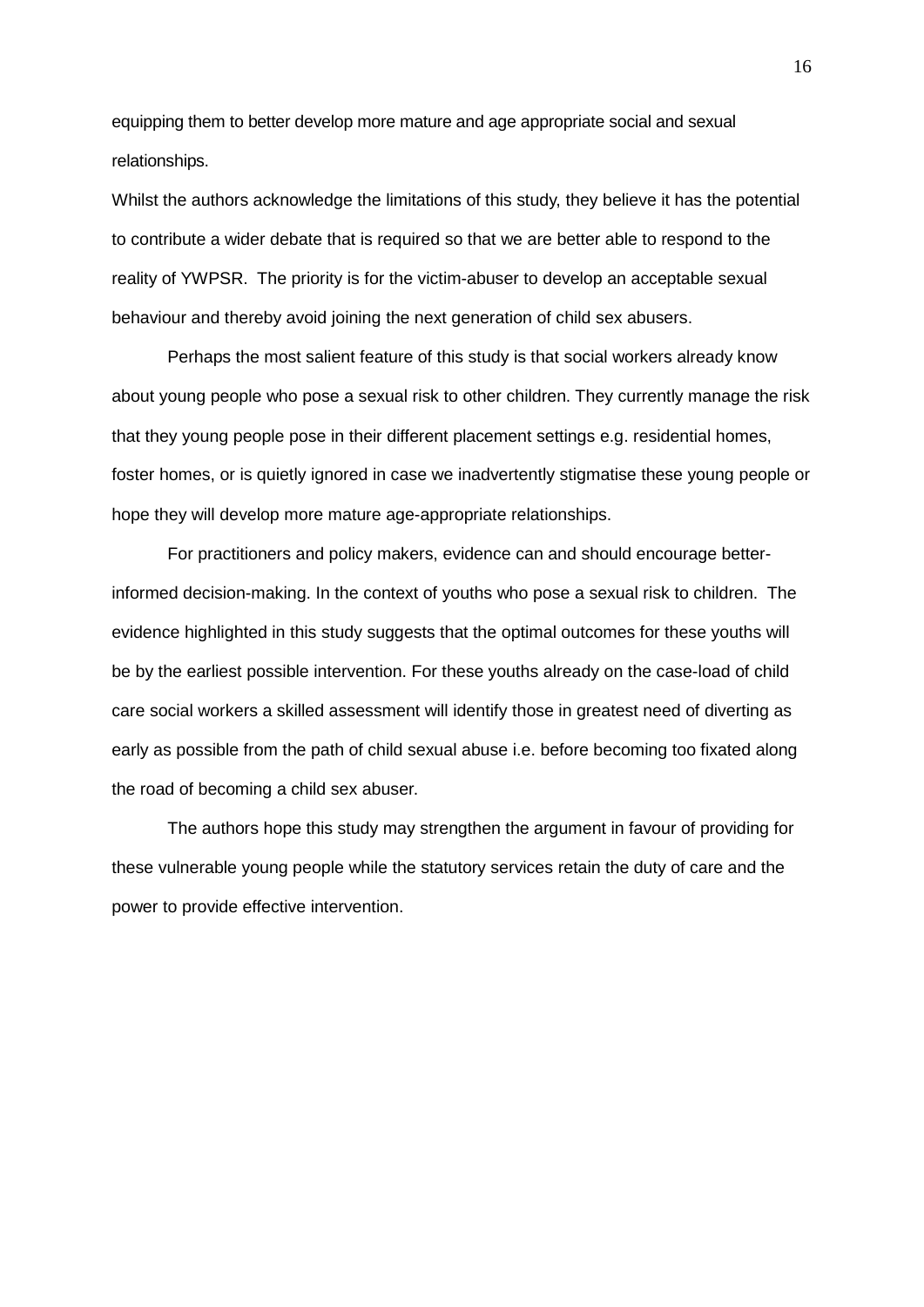#### **References**

Alison, L., Almond, L., Christensen, P., Waring, S., Power, N. and Villejoubert, G. (2012) When do we believe experts? The power of the unorthodox view. *Behaviour, Science & Law* 30: 729-48. Doi. 10.1002/651.2030.

Alanko, K., Salo, P. and Santilla, P. (2013) Evidence for heritability of adult men's sexual interest in youth under age 16 from a population based extended twin design. *Journal of Sexual Medicine* 10: 1090-99. Doi.10.111/jsm.12067.

Almond L., Canter, D. and Salfati, CG. (2006) Youths who sexually harm: A multivariate model of characteristics. *Journal of Sexual Aggression* 12: 97-114. Doi. 10.1177/08862605135282.

Baron-Cohen, S. (2009) *Zero degrees of empathy: A study of human cruelty.* London, Penguin.

Becerra-Garcia, J. (2009) Aetiology of paedophilia from a neuro-developmental perspective: Markers and brain alterations. *Review Psiqiatria de Salud Mental* 36:190-96. Doi. 10.1016/S1888-989 (09)73237-9.

Biehel, N., Clayden, J. and Stein, M. (1995) *Moving On. Young people leaving care schemes.* London, HMSO.

Chakhssi. F., dew Ruiter, C. and Bernstein, D.P. (2013) Early maladaptive cognitive scheme in child sexual offenders compared worth sexual offenders against adults and non-violent offenders: An exploratory study. *Journal of Sexual Medicine* 10: 2201-10. Doi.10.111/jsm.12171.

Christiansen, A.K., and Vincent, J.P. (2013) Characterisation and prediction of sexual and non-sexual recidivism among adjudicated juvenile sex offenders. *Behaviour Science & Law*  30: 506-29. Doi.10.1002/656.2070.

Cohen, L., Forman., H, Steinfeld, M. and Galynker, I. (2010) Comparison of childhood sexual histories in subjects with paedophilia or opiate addiction and health controls: Is childhood sexual abuse a risk factor for addictions? *Journal of Psychiatric Practice*16; 394-404. Do. 10.1097/01.pra.0000390758.

Craig, LA., Browne, KD., Stringer., I. AND Hogue., T. (2008) Sexual re conviction rates in the US and actuarial risk estimates. *Child Abuse & Neglect* 32: 121-138. PMID: 18155765.

Department of Health and Home Office (2006) *The needs and effective treatment of young people who sexually abuse: current evidence.* London: Department of Health.

Dolan, M., Holloway, J., Bailey, S. and Krol, I. (1996) The psychosocial characteristics of juvenile sexual offenders referred to an adolescent forensic service in the UK.. *Medicine Science and Law* 36: 343-52. PMID: 8918113.

Eke, A.W.,, Seto, M.C. and Williams, J. (2011)Examining the criminal history and future offending of child pornography offenders: An extended prospective follow-up study. *Law nd Human Behaviour* 35: 466-78. Doi: 10.1007/s10979-010-9252-2.

Erooga, M. and Masson, H. (eds) (2002) *Children and Young People Who Sexually Abuse Others,* London ,Routledge.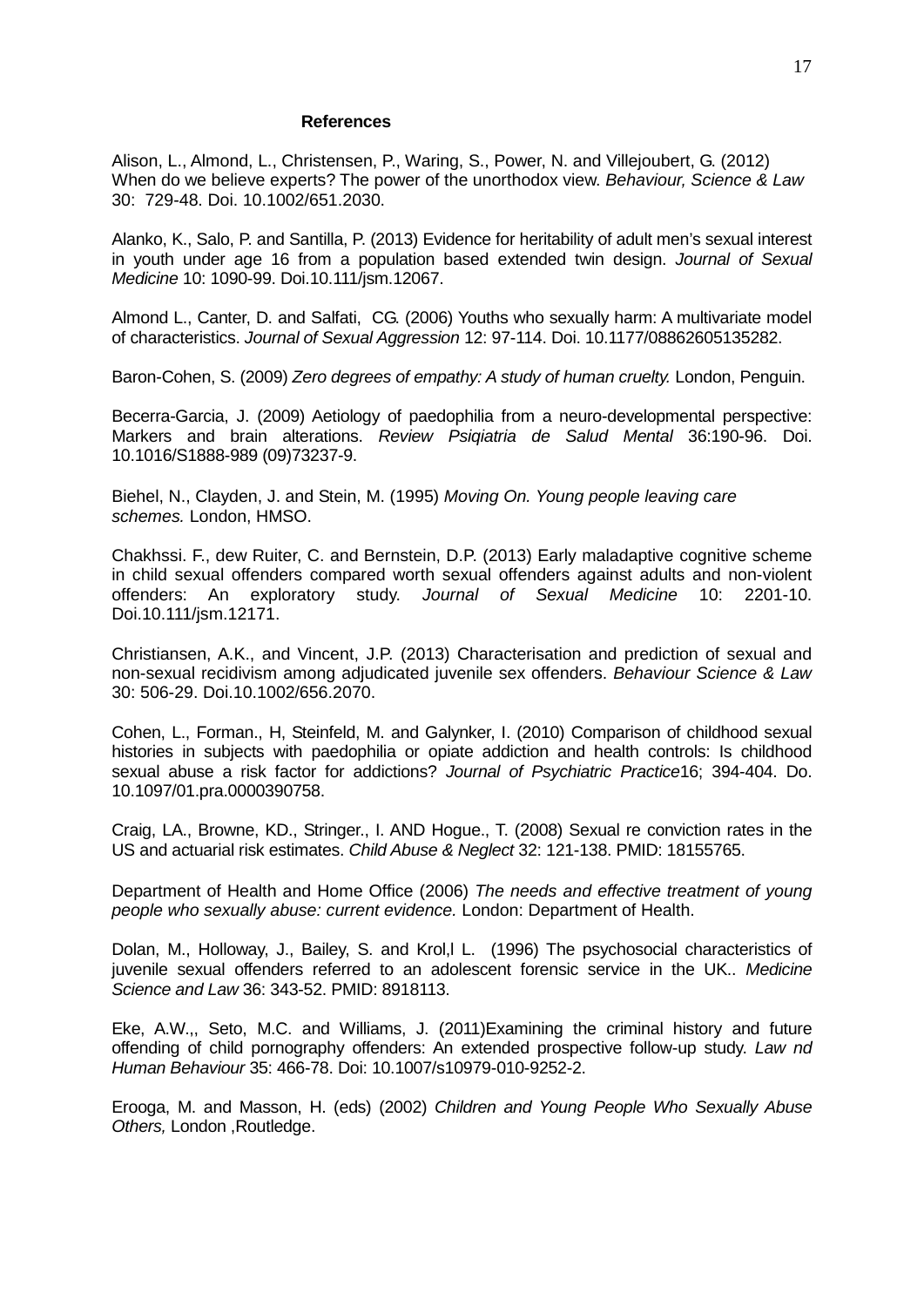Glowacz , F. and Bron, M. (2013) Do adolescent child abusers, peer abusers and non-sex offenders have different personality profiles? *European Child and Adolescent Psychiatry* 22: 117-25. Doi:10.1007/s00787-012-0333-2.

Finkelhor, D. (2009) The prevention of childhood sexual abuse. *Future Children* 19: 169-94. PMID:19719027.

Harrison, LE., Clayton-Smith, J. and Bailey, S. (2001) Exploring the complex relationship between adolescent sexual offending and sex chromosome abnormality. *Psychiatric Genetics* 11: 5-10. PMID: 11409702.

Hart-Kerkhoffs, LA., Jansen, LM., Doreleijers, T. and Hartman, CA .(2009) Autism spectrum disorder symptoms in juvenile suspects of sex offences. *Journal of Clinical Psychiatry* 70: 266- 72. PMID:11409702.

Hughes, H., Williams, H., Citabean. C., Davies, C. and Mounc, A. (2012) *Nobody made the connection: The prevalence of neuro-disability in young people who offend.* London, Children's Commissioner.

James, A.C. and Nei, l P. (1996) Juvenile sexual offending: One-year period prevalence study within Oxfordshire. *Child Abuse & Neglect* 20: 477-85.PMID: 8000522.

James, W.H. (2006) Two hypotheses on the causes of male homosexuality and paedophilia. *Journal Biological Science* 38: 745-61. PMID:16202179.

Kjellgren, C., Wassberg, A., Carlberg, M. and Svedin, C.G. (2006) Adolescent sexual offending: A total of referrals to Social Services in Sweden and sub-group characteristics. *Sex Abuse* 18: 357-72. PMID: 17136628.

National Children's Home (NCH). *(*1992*) Report of the Committee of Enquiry into Children and Young People Who Sexually Abuse Other Young Children. National Children's Home*, London.

Parton, N. (2014) *The Politics of Child Protection: Contemporary Developments & Future Directions*. London, Palgrave McMillan.

Poeppl, T.B., Eichoff, S.B., Fox, P.T., Laird, A.R., and Bzdok, D. (2015) Connectivity and functional profiling of abnormal brain structures in paedophilia. *Human Brain Mapping* doi. 10.10002/hbm.22777 [Epub ahead of print]

Pritchard C (2004) *The Child Abusers: Research & Controversy* Open University Press

Pritchard, C., Davey, J. and Williams, R. (2013) Who kill children? Re-examining the evidence. *British Journal of Social Work* 43: 1403-38. Doi:10.1093/bjsw/bcs051.

Pritchard, C. and King, E. (2004) Comparing Child-sex-Abuse-Related and Mental-Disorder-Related suicide in a six-year cohort of regional suicides. The importance of the child protectionpsychiatric interface. *British Journal Social Work* 34: 181-97. Doi10.1093/bjsw/bch021.

Pritchard, C. and Sayers, T. (2008) Exploring potential Extra-Family child homicide assailants in the UK and estimating their homicide rate: Perception of risk and the need for debate. *British Journal of Social Work* 38: 290-307. Doi: 10.1093/bjsw/bcl333.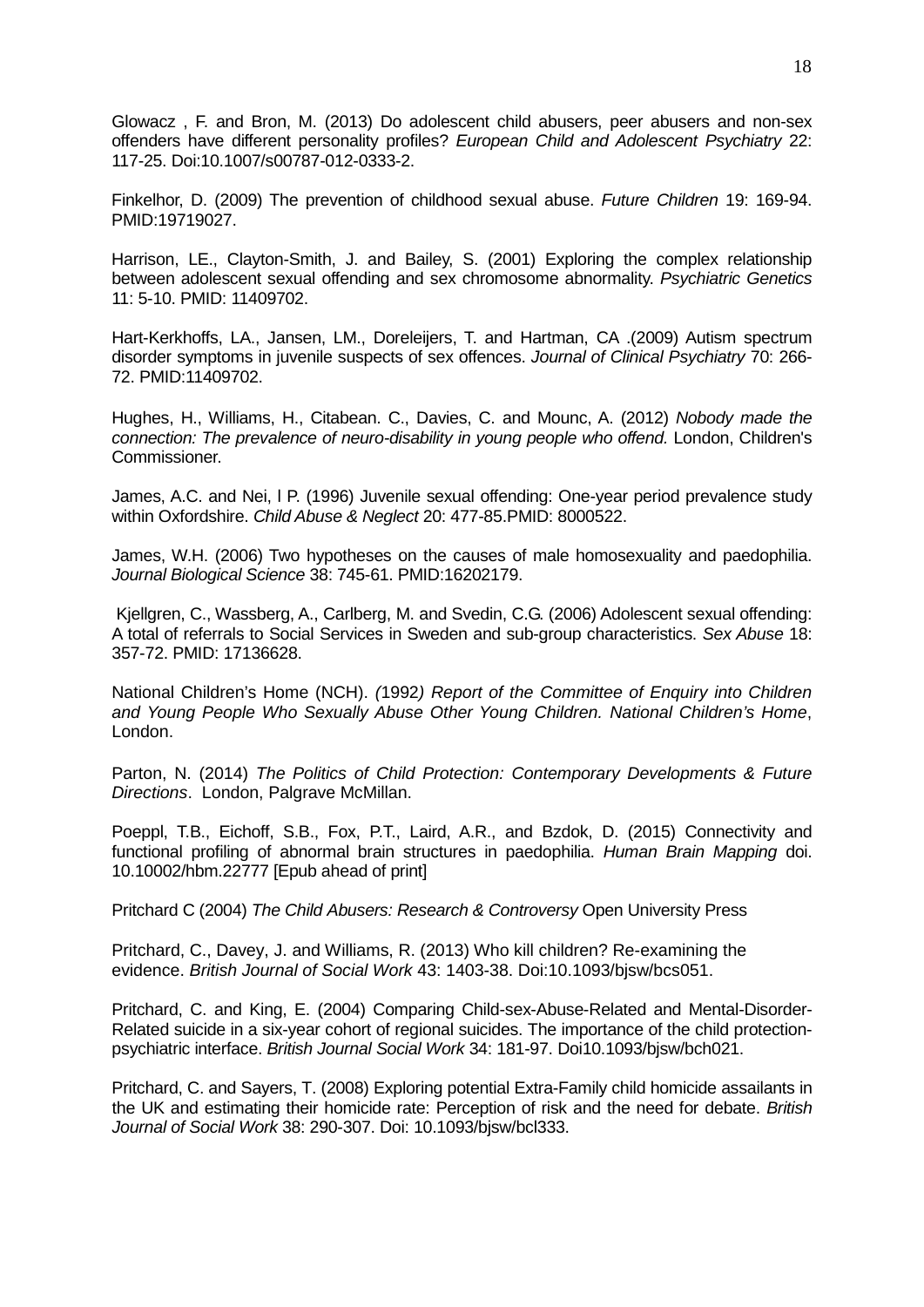Pritchard, C. and Williams, R. (2009) Did social work make things better? Former `Lookedafter-Children' v `Excluded-from-School' adolescents as young men [16-24] Subsequent criminality, suicide and murder. Journal of Social Work 9:285-307. Doi: criminality, suicide and murder. *Journal of Social Work* 9:285-307. Doi: 10.1177/1468017309334903.

Pritchard, C. and Williams, R. (2010) Comparing possible child-abuse-related-deaths in England & Wales with the major developed countries 1974-2006. Signs of possible progress? *British Journal of Social Work* 40:1700-18. Doi: 10.1093/bjsw/bcp089.

Reavis, R.A., Looman, J., Franco, K. and Rojas, B. (2013) Adverse childhood experiences and adult criminality: How must we live before we possess our own lives? *The Permanent Journal* 17: 44-8. Doi. 10.7812/TPP/12-072.

Riser, D.K., Pegram, S.E. and Farley, J.P. (2013) Adolescent and young adult male sex offenders: Understanding the role of recidivism. *Journal of Child Sexual Abuse* 22: 9-31. Doi. 10. 1080/10538712.2013.735355.

Roe-Sepowitz, D. and Krysik, J. (2008) Examining the sexual offences of female juveniles: The relevance of childhood maltreatment. *American Journal of Orthopsychiatry* 78: 405-12. Doi.10.1037/a0014310.

Social Exclusion Unit (2005) *Educating Excluded Children*. London, HMSO.

Stein, M. (2006) Research Review: Young people leaving care. *Child and Family Social Work* 11: 273-9. Doi.1111/j.1365-2206.2006.00439x.

Strassberg, D.S., Eastvold, A., Wilson, K. and Suchy, Y. (2012) Psychopathy among paedophilic and non-paedophilic child molesters. *Child Abuse and Neglect* 36: 1007-22. Doi.10.1016/j.chiabu.2011.09.018.

The College of Social Work (2012) *Professional Capabilities Framework*: http://www.tcsw.org.uk/pcf.aspx

van der Put, E., Creemers, HW. and Hoeve, M. (2014) Differences between juvenile offenders with and without substance abuse problems in the prevalence and impact of risk and protective factors for criminal recidivism. *Drug and Alcohol Dependence* 134: 267-74. Doi.10.1016/j.drugac/cdpp.2013.10.012.

Vizard, E (2013) Practitioner review: The victims and juvenile perpetrators of child sexual abuse- assessment and intervention. *Journal of Child Psychology and Psychiatry* 54: 503-15. Doi: 10.111/jcpp.12047.

Waite, D., Gillett, R. and Grant, G.L.(2005) Juvenile sex offender r-arrest rates for sexual, violent non-sexual and property crimes: A 10year follow-up. *Sex Abuse* 17: 313-33. PMID: 16121841.

Whitaker, D.J., Le B., Hanson, K. and Rice, D.D. (2012) Risk factors for the perpetuation of child sexual abuse: A review and meta-analysis. *Child Abuse Neglect* 32: 529-48. Doi:10:1016/j.chiabu.2007.08.005

Witztum, E., Daie, N., Daie-Gabai, A. and Rosler, A. (2012) History of abuse and organic difficulties in a convenience sample of 46 Ultra-orthodox males with paedophilia. *Israel Journal Psychiatric Research* 49: 262-269. PMID: 23585463.